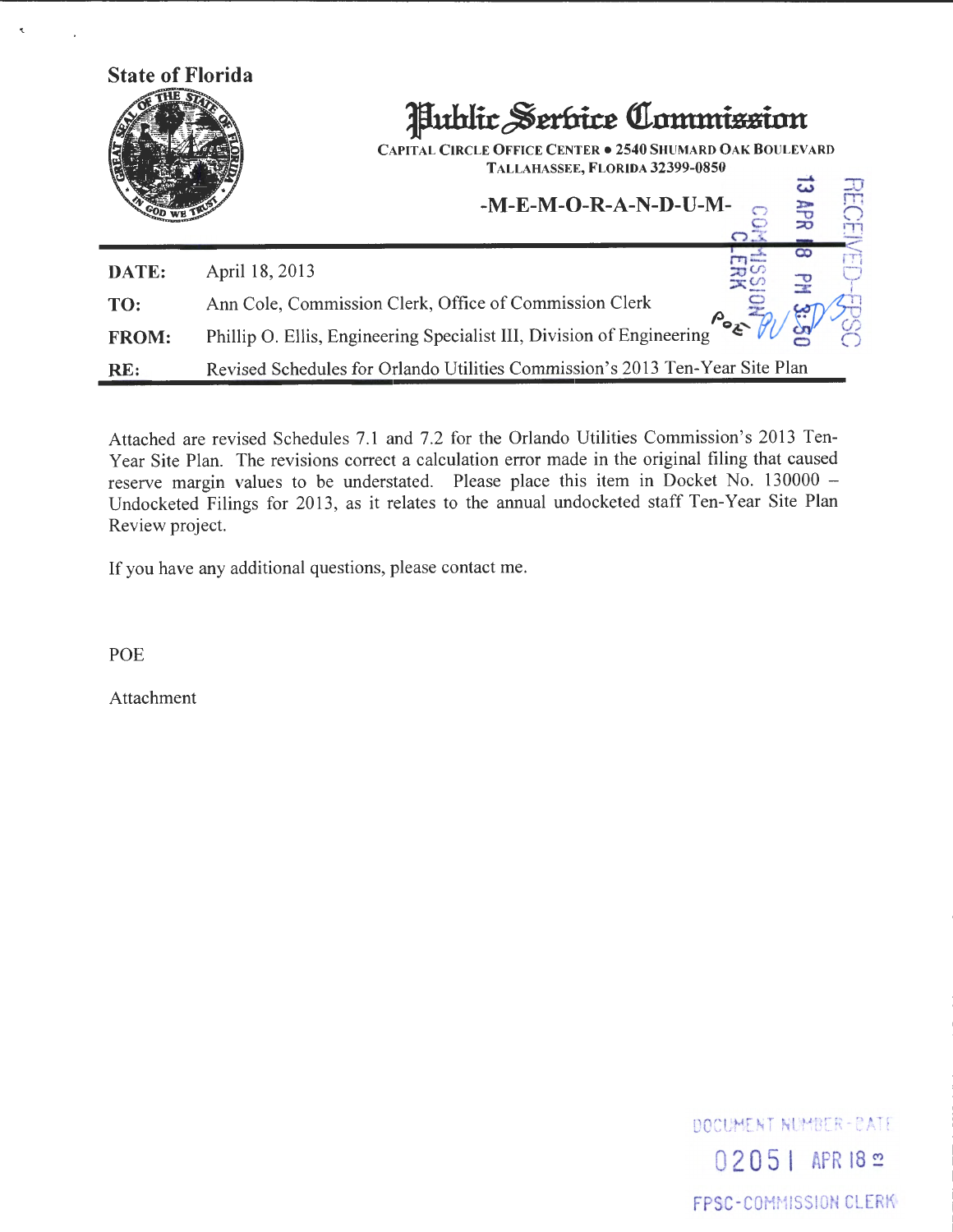**Schedule 7.1 Forecast of Capacity, Demand, and Scheduled Maintenance at Time of Summer Peak** 

| (1)              | (2)                                         | (3)                                     | (4)                                     | (5)             | (6)                                         | (7)                                               | (8)            | (9)                             | (10)                     | (11)           | (12)                           |
|------------------|---------------------------------------------|-----------------------------------------|-----------------------------------------|-----------------|---------------------------------------------|---------------------------------------------------|----------------|---------------------------------|--------------------------|----------------|--------------------------------|
| Year             | Total<br>Installed<br>Capacity<br><b>MW</b> | Firm<br>Capacity<br>import<br><b>MW</b> | Firm<br>Capacity<br>Export<br><b>MW</b> | QF<br><b>MW</b> | Total<br>Capacity<br>Available<br><b>MW</b> | System Firm<br>Summer Peak<br>Demand<br><b>MW</b> | Reserve Margin |                                 | Scheduled                | Reserve Margin |                                |
|                  |                                             |                                         |                                         |                 |                                             |                                                   | <b>MW</b>      | before Maintenance<br>% of Peak | Maintenance<br><b>MW</b> | <b>MW</b>      | after Maintenance<br>% of Peak |
|                  |                                             |                                         |                                         |                 |                                             |                                                   |                |                                 |                          |                |                                |
| <b>FORECAST:</b> |                                             |                                         |                                         |                 |                                             |                                                   |                |                                 |                          |                |                                |
| 2013             | 1,507                                       | 330                                     | $\mathbf{0}$                            | 0               | 1,837                                       | 1,374                                             | 463            | 34%                             | 0                        | 463            | 34%                            |
| 2014             | 1,570                                       | 330                                     | $\Omega$                                | 0               | 1,900                                       | 1,351                                             | 549            | 41%                             |                          | 549            | 41%                            |
| 2015             | 1,570                                       | 330                                     | 0                                       | 0               | 1,900                                       | 1,371                                             | 529            | 39%                             |                          | 529            | 39%                            |
| 2016             | 1,570                                       | 330                                     | 0                                       | 0               | 1,900                                       | 1,394                                             | 506            | 36%                             |                          | 506            | 36%                            |
| 2017             | 1,568                                       | 330                                     | 0                                       | 0               | 1,898                                       | 1,341                                             | 556            | 41%                             | 0                        | 556            | 41%                            |
| 2018             | 1,568                                       | 330                                     | 0                                       | 0               | 1,898                                       | 1,290                                             | 607            | 47%                             |                          | 607            | 47%                            |
| 2019             | 1,568                                       | 330                                     | 0                                       | 0               | 1,898                                       | 1,309                                             | 589            | 45%                             |                          | 589            | 45%                            |
| 2020             | 1,568                                       | 330                                     | 0                                       | 0               | 1,898                                       | 1,327                                             | 571            | 43%                             |                          | 571            | 43%                            |
| 2021             | 1,568                                       | 330                                     | 0                                       | 0               | 1,898                                       | 1,346                                             | 552            | 41%                             |                          | 552            | 41%                            |
| 2022             | 1,568                                       | 330                                     | 0                                       | 0               | 1,898                                       | 1,365                                             | 533            | 39%                             |                          | 533            | 39%                            |

Notes:

"Firm Capacity Import" includes OUC's existing and future power purchase agreements. including renewables.

"System Firm Summer Peak Demand" includes OUC and St. Cloud peak demand, as well as OUC's power sales to Vero Beach, Bartow, Lake Worth , and Florida Power & Light.

"Reserve Margin (MW)" calculated as available capacity minus "System Firm Summer Peak Demand." Adjustments made to reflect not carrying reserves on sales to Bartow, Lake Worth, or Florida Power & Light.

"Reserve Margin (% of Peak)" calculated as "Reserve Margin (MW)" divided by "System Firm Summer Peak Demand."

"Scheduled Maintenance (MW)" is zero, as no units are scheduled for maintenance during peak periods.